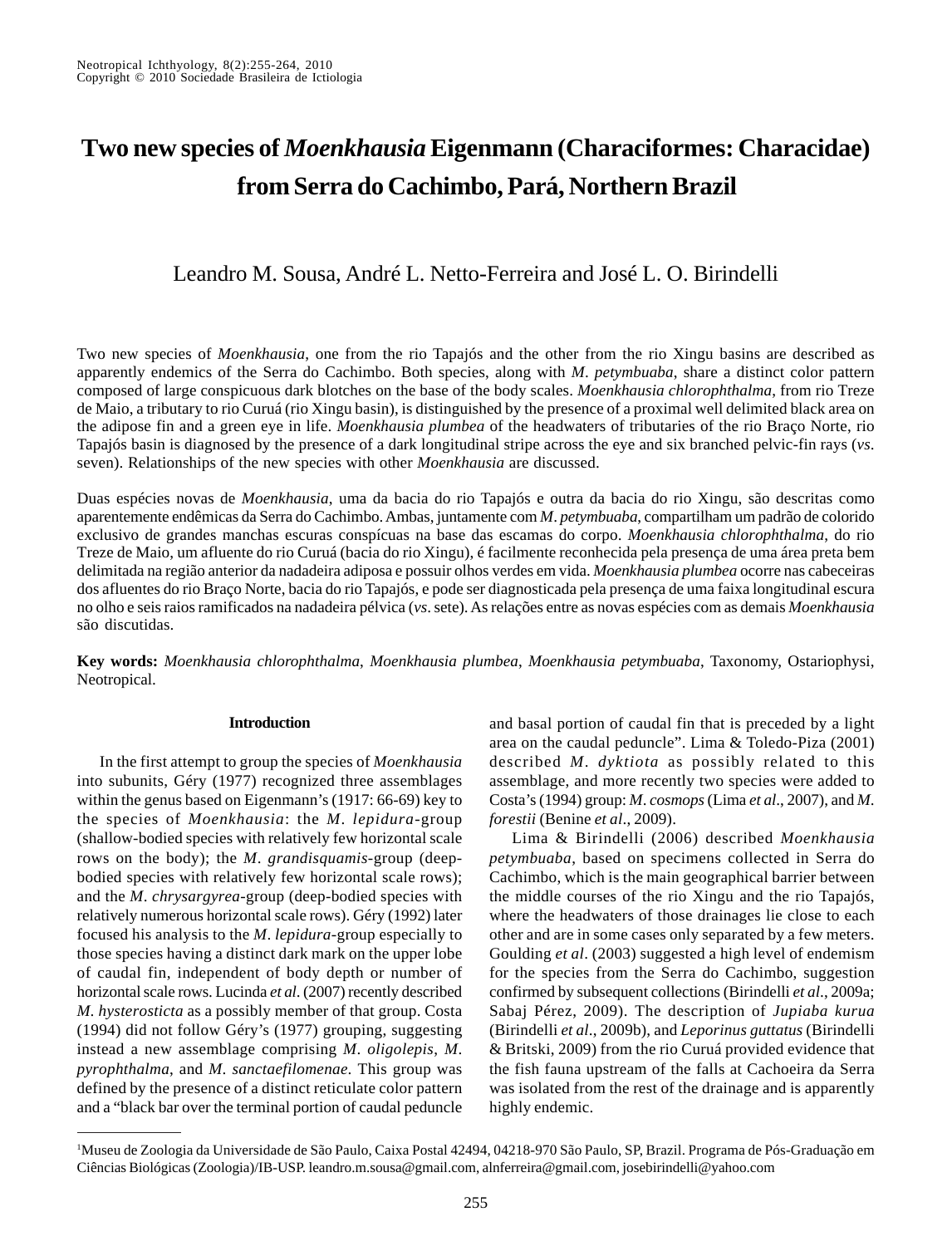Two undescribed species of *Moenkhausia*, one from the rio Tapajós and another from the rio Xingu basins were discovered in small creeks located near the headwaters of the rio Curuá, with these portions isolated by large waterfalls from downstream portions of those systems. We herein describe both new species*,* discuss their possible relationships with congeners, and contribute to the understanding of the endemism in the Serra do Cachimbo.

## **Material and Methods**

Counts and measurements follow Fink & Weitzman (1974), Menezes & Weitzman (1990) and Lima & Birindelli (2006). All measurements were made point-to-point on the left side of the specimens whenever possible with dial calipers and data recorded to tenths of a millimeter. Standard length is presented in mm, all other measurements are presented as proportions of standard length, except subunits of head wich are presented as proportions of head length. Meristic data are given in the description and are followed by the frequency for each count in parenthesis with an asterisk indicating counts of the holotype. Vertebrae, supraneurals, procurrent caudal-fin rays, branchiostegal rays, gill-rakers, teeth counts and numbers of teeth cusps were taken from cleared and stained paratypes (c&s) prepared according to Taylor & van Dyke (1985). Vertebrae of the Weberian apparatus were included in the precaudal counts as four elements, and the fused PU1+U1 was counted as a single element. Pattern of *circuli* and *radii* was defined on scales taken from the region between the lateral line and the dorsal-fin origin. Institutional abbreviations follow Ferraris (2007).

Dentary and premaxillary bones for Scanning Electron Micrographs (SEM) images were prepared by the following procedure: they were removed from cleared and double stained specimens, immersed in weak (less than 1%) sodium hypochlorite solution and dried using successively more concentrated solutions of alcohol and, subsequently, acetone.

#### **Results**

## *Moenkhausia chlorophthalma***, new species Figs. 1-3**

**Holotype.** MZUSP 99412 (67.4 mm SL), Brazil, Pará, Altamira, rio Treze de Maio, tributary of rio Curuá, rio Iriri basin, rio Xingu drainage, 08º45'06"S 55º02'05"W, 23 Jan 2009, A. L. Netto-Ferreira, J. L. Birindelli, L. M. Sousa & P. Hollanda-Carvalho.

**Paratypes.** ANSP 188909 (5, 32.9-50.3 mm SL), AUM 50663 (5, 37.6-43.6 mm SL), INPA 33764 (5, 34.7-49.4 mm SL), MCP 44509 (5, 41.0-48.0 mm SL), MNRJ 35382 (5, 33.8-48.5 mm SL), MPEG 18327 (5, 37.9-52.9 mm SL) and MZUSP 101426 (81, 23.7-67.9 mm SL), same data as holotype. MZUSP 97092 (28, 38.0-64.8 mm SL, 2 c&s, 43.3-49.6 mm SL), Brazil, Pará, Altamira, rio Treze de Maio, tributary of rio Curuá, rio Iriri basin, rio Xingu drainage, 08º45'06"S 55º02'05"W, 22 Nov 2007, J. L. Birindelli, L. M. Sousa, A. L. Netto-Ferreira, M. H. Sabaj Pérez & N. K. Lujan.

**Diagnosis.** *Moenkhausia chlorophthalma* is distinguished from all congeners, except *M*. *petymbuaba* and *M*. *plumbea* by the presence of large dark blotches on the anterior to central portions of the scales forming the seven dorsalmost longitudinal series (*vs*. pigmentation absent or, when present, concentrated posteriorly along the border of the scales, and forming a reticulate pattern on the body). *Moenkhausia chlorophthalma* can be differentiated from both *M*. *petymbuaba* and *M*. *plumbea* by the possession of a proximal well-delimited black area on the adipose fin (*vs*. adipose fin with uniformly scattered dark chromatophores), 7 longitudinal rows of large dark blotches (*vs*. 8-9), 25-28 lateral line scales (*vs*. 33-36), 4 scales between the lateral line and the dorsal-fin origin (*vs*. 5), and 7-12 scales covering the anal-fin base (*vs*. 4-9). *Moenkhausia chlorophthalma* can be further separated from *M*. *petymbuaba* by lacking a conspicuous midlateral dark stripe (*vs*. presence of



**Fig. 1.** *Moenkhausia chlorophthalma*, holotype, MZUSP 99412, 67.4 mm SL, Brazil, Pará, Altamira, rio Treze de Maio, tributary to rio Curuá, rio Iriri basin, rio Xingu drainage.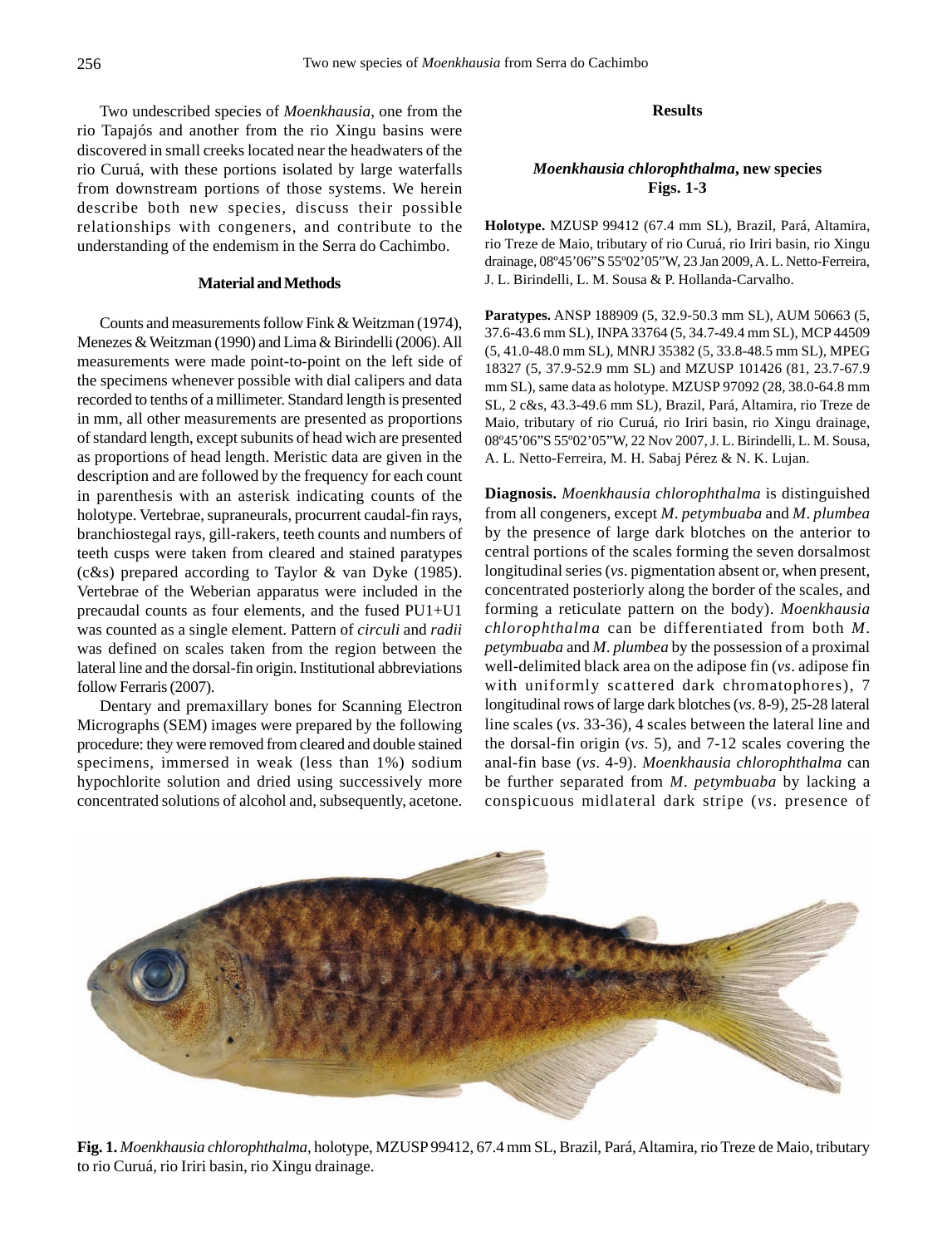

**Fig. 2.** *Moenkhausia chlorophthalma*, aquarium specimen showing live coloration, Brazil, Pará, Altamira, rio Treze de Maio, collected with holotype.

conspicuous midlateral dark stripe); and from *M*. *plumbea* by having 7 branched pelvic-fin rays (*vs*. 6-7 in specimens of *M*. *plumbea* examined).

**Description.** Morphometric data presented in Table 1. Overall size small (largest examined specimen 67.4 mm SL). Body compressed, moderately elongate. Greatest body depth located slightly anterior to dorsal-fin origin. Dorsal profile of head slightly convex from upper lip to vertical through nares; mostly straight from latter point to tip of supraoccipital spine; convex from tip of supraoccipital spine to dorsal-fin origin, straight from near of dorsal fin base to adipose fin; slightly concave between latter and origin of anteriormost dorsal procurrent caudal-fin ray. Ventral profile of head and body distinctly convex from lower lip to anal-fin origin; straight along anal-fin base, and concave between terminus of analfin and anteriormost procurrent caudal-fin ray.

Mouth terminal. Posterior limit of maxilla almost reaching vertical through middle of orbit. Premaxillary teeth in two rows (Fig. 3). Outer row with four (1) or six (1), relatively compressed, tricuspid teeth. Inner row with five (2) bulky tri- to pentacuspid teeth. Symphyseal tooth largest, asymmetrical, with single lateral cusp on anteromedial margin. Maxilla with three equal-sized tricuspid teeth. Dentary with four anteriormost teeth large, robust, pentacuspid, followed by a series of distinctly smaller, conic or tricuspid teeth. First gill arch with 1(2) hypobranchial, 8(2) ceratobranchial, 1(2) on cartilage between ceratobranchial and epibranchial, and 5(1) or 6(1) epibranchial gill-rakers. Branchiostegal rays 4(2), three originating on anterior ceratohyal and one on posterior ceratohyal.

Scales cycloid, with *circuli* absent on exposed area of scales, and few slightly divergent *radii* (usually less than 10) extending to posterior margin of scales. Lateral line slightly curved ventrally, completely pored, with 25(7), 26(10), 27\*(20) or 28(8) perforated scales. Horizontal scale rows between dorsal-fin origin and lateral line 4(45). Horizontal scale rows between lateral line and pelvic-fin insertion 4(45). Predorsal scales 7(16), 8\*(10) or 9(4). Single row of 7(1), 8(1), 9 $*(5)$ , 10(12), 11(10) or 12(1) scales covering base of anteriormost anal-fin rays. Fourteen circumpeduncular



**Fig. 3.** Upper and lower jaws of *Moenkhausia chlorophthalma*, paratype, MZUSP 97092, 43.3 mm SL; lateral view, anterior to right, SEM preparation.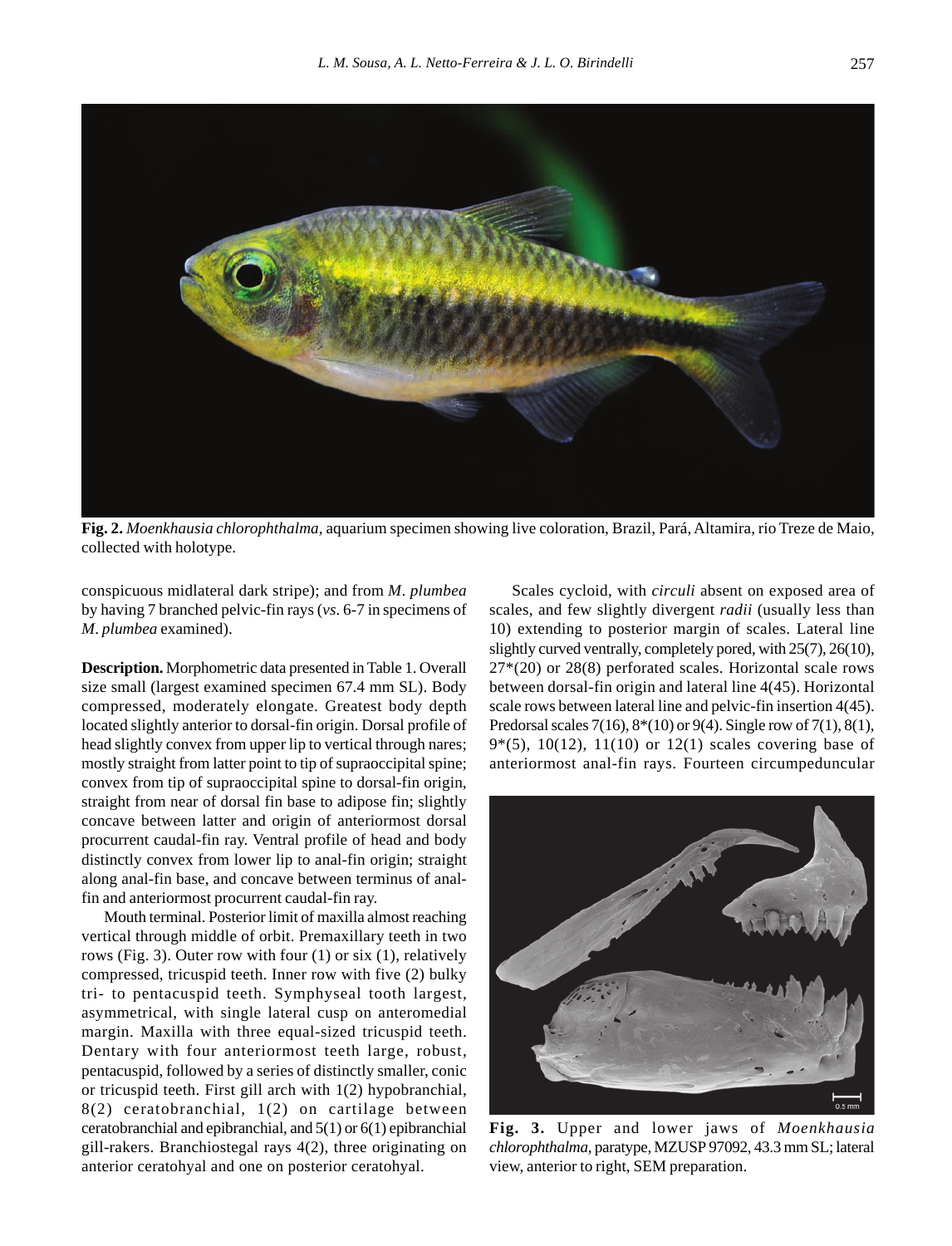|                                      | Holotype | Range                | Mean | SD  |
|--------------------------------------|----------|----------------------|------|-----|
| Standard length (mm)                 | 67.4     | 38.0-67.4 47.0       |      |     |
| Percents of standard lenght          |          |                      |      |     |
| Depth at dorsal-fin origin           | 35.5     | $30.6 - 36.4$        | 33.2 | 1.5 |
| Snout to dorsal-fin origin           | 53.4     | 51.9-56.9            | 53.9 | 1.2 |
| Snout to pectoral-fin origin         | 30.0     | $28.2 - 32.6$        | 30.0 | 0.9 |
| Snout to pelvic-fin origin           | 49.1     | $46.1 - 51.7$        | 48.9 | 1.4 |
| Snout to anal-fin origin             | 67.2     | $62.1 - 68.5$ $65.3$ |      | 1.6 |
| Caudal-peduncle depth                | 12.0     | $10.2 - 13.0$        | 11.7 | 0.6 |
| Caudal peduncle length               | 13.1     | $10.0 - 14.1$        | 12.0 | 0.9 |
| Pectoral-fin length                  | 21.1     | $17.7 - 23.1$        | 21.3 | 1.1 |
| Pelvic-fin length                    | 14.7     | 14.0-15.8 14.9       |      | 0.6 |
| Dorsal-fin base length               | 14.2     | $13.2 - 15.3$ 14.0   |      | 0.6 |
| Dorsal-fin length                    | 25.1     | 21.2-27.2 25.1       |      | 1.3 |
| Anal-fin base length                 | 25.5     | 24.5-28.1            | 26.5 | 0.9 |
| Anal-fin lobe length                 | 16.3     | $15.3 - 19.8$        | 17.6 | 1.0 |
| Eye to dorsal-fin origin             | 38.7     | $35.8 - 40.4$        | 37.9 | 1.0 |
| Dorsal-fin origin to caudal-fin base | 51.8     | 46.6-53.7            | 51.0 | 1.3 |
| Bony head length                     | 29.8     | 27.4-31.3            | 29.7 | 1.0 |
| Percents of head length              |          |                      |      |     |
| Horizontal eye diameter              | 30.8     | $30.6 - 39.6$        | 36.0 | 2.5 |
| Snout length                         | 27.4     | 23.9-29.2            | 26.9 | 1.4 |
| Least interorbital distance          | 33.8     | 28.9-37.3            | 32.8 | 1.8 |
| Upper jaw length                     | 54.7     | $50.6 - 56.0$        | 53.2 | 1.2 |

**Table 1.** Morphometric data of *Moenkhausia chlorophthalma*.  $N = 31$ ,  $SD = standard deviation$ .

scales. Caudal-fin scaled on proximal one-fifth of upper and lower caudal-fin lobes.

Pectoral-fin rays i,  $10(15)$  or  $11*(15)$ . Tip of pectoral fin reaching vertical through pelvic-fin origin. Pelvic-fin rays i, 7. Supraneurals 5(2). Dorsal-fin rays ii, 9(46). Dorsal-fin origin situated slightly posterior to middle of standard length. Base of posteriormost dorsal-fin ray located at vertical through anal-fin origin. First dorsal-fin pterygiophore inserted posteriorly to neural spine of  $10<sup>th</sup>$  vertebra (2). Adipose fin present. Anal-fin rays iii, 19(1); iii, 20(1); iv, 18(2); iv, 19\*(12); iv, 20(19); iv, 21(3); iv, 22(1); v, 19(1); v, 20(2) or v, 21(1). Anteriormost anal-fin pterygiophore inserted behind haemal

spine of  $17<sup>th</sup>(2)$  vertebra. Caudal-fin forked, lobes slightly rounded, similar in size. Principal caudal-fin rays i,9+8,i. Dorsal procurrent caudal-fin rays 13(2) and ventral procurrent caudal-fin rays 9(1) or 11(1). Total vertebrae 34(1) or 35(1), with 16(1) or 17(1) precaudal and 18(2) caudal vertebrae.

**Color in alcohol.** Ground color tan, with chromatophores densely covering entire body, except for ventral portion. Lower lip, snout, top of head and dorsal portion of body darkly pigmented, resulting in overall countershaded color pattern. Edge of upper lip dark. Inconspicuous humeral blotch present, vertically elongated. Seven dorsalmost longitudinal scale rows with scales bearing large dark blotches anterior to center of each, with blotch fading towards scale border. Longitudinal, broad, dark midlateral stripe slightly curved ventrally, extending from pectoral girdle to tip of middle caudal-fin rays. Stripe diffuse, formed by scattered chromatophores. Dorsal, caudal, anal, and pectoral fins hyaline, with small scattered chromatophores. Adipose fin with proximally well-delimited dark area (Fig. 1).

**Color in life.** Ground color of dorsal portion of body yellow to greenish, with iridescent midlateral yellow stripe and large, dark, ventrally curved longitudinal stripe immediately ventral to it, stripe extending from humeral region to caudal peduncle. Abdominal region white to light yellow. Eye bright green. Middle caudal-fin rays with dark mark, anteriorly delimited by dorsal and ventral yellowish areas (Fig. 2).

**Etymology.** From the Greek *chloros*, meaning green, and *ophthalmos*, meaning eye, in reference to the iridescent green eyes in live specimens. An adjective.

**Distribution.** Known from type-locality (Figs. 4 and 5).



**Fig. 4.** Collecting sites and type-localities of *Moenkhausia chlorophthalma* (squares) and *Moenkhausia plumbea* (circles). Open symbols represent type-localities.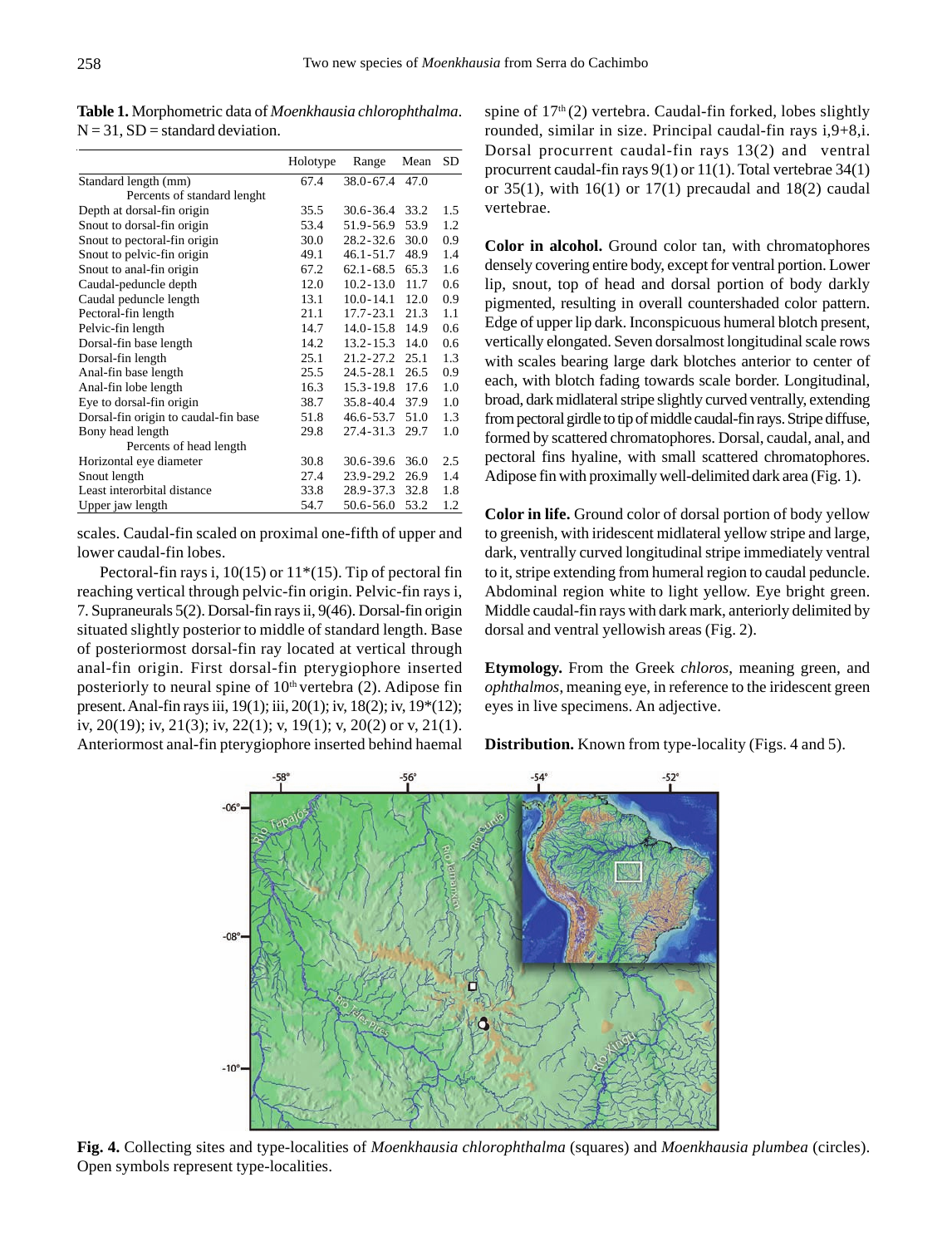

**Fig. 5.** Habitats at Serra do Cachimbo: **a** - type-locality of *Moenkhausia chlorophthalma*, rio Treze de Maio, tributary of rio Curuá, rio Xingu basin, 08º45'06"S 55º02'05"W; **b -** type-locality of *Moenkhausia plumbea*, a tributary of rio Braço Norte, tributary of rio Teles Pires, rio Tapajós basin, 09º17'59"S 54º50'00"W; **c -** waterfall in rio Treze de Maio, 08°44'13.2"S 55° 01'51.9"W.

## *Moenkhausia plumbea***, new species Figs. 6-9**

**Holotype.** MZUSP 99415 (49.5 mm SL), Brazil, Pará, Novo Progresso, tributary to rio Braço Norte, at bridge of BR 163 road near Air Force Base, rio Peixoto de Azevedo, rio Teles Pires drainage, rio Tapajós basin; 09º17'59"S 54º50'00"W, 22 Jan 2009; A. L. Netto-Ferreira, J. L. Birindelli, L. M. Sousa & P. Hollanda-Carvalho.

**Paratypes.** All from Brazil, Pará, Novo Progresso. ANSP 188911 (5, 35.1-44.8 mm SL), AUM 50664 (5, 34.3-41.2 mm SL), INPA 33765 (5, 35.5-43.7 mm SL), MCP 44510 (5, 32.8-44.2 mm SL), MNRJ 35384 (5, 37.7-46.3 mm SL), MPEG 18328. (5, 32.3-40.9 mm SL), MZUSP 96849 (14, 34.0-51.2 mm SL, 2 c&s, 39.1, 42.0 mm SL), tributary of rio Braço Norte, rio Peixoto de Azevedo, rio Teles Pires basin, rio Tapajós drainage, 09º19'17"S 54º50'26"W, 10 Nov 2007, J. L. Birindelli, L. M. Sousa, A. L. Netto-Ferreira, M. H. Sabaj Pérez & N. K. Lujan. MZUSP 101435 (24, 20.4-45.9 mm SL), same locality as ANSP 188911, 22 Jan 2009, A. L. Netto-Ferreira, J. L. Birindelli, L. M. Sousa & P. Hollanda-Carvalho. MZUSP 101436 (1, 15.6 mm SL), tributary of rio Braço Norte, at bridge of BR 163 road, near the Air Force Base, rio Peixoto de Azevedo, rio Teles Pires basin, rio Tapajós drainage, 09º21'55"S 54º50'00"W, 22 Jan 2009, A. L. Netto-Ferreira, J. L. Birindelli, L. M. Sousa & P. Hollanda-Carvalho. MZUSP 101439 (10, 30.1-49.3 mm SL), collected with holotype.

**Diagnosis.** *Moenkhausia plumbea* is distinguished from all congeners, except *M*. *chlorophthalma* and *M*. *petymbuaba*, by the presence of large dark blotches on the anterior to the central portions of each scale along the seven dorsalmost longitudinal series (*vs*. pigmentation absent or, when present, concentrated posteriorly along the border of scales and forming a reticulate pattern in the body). *Moenkhausia plumbea* differs from both *M*. *petymbuaba* and *M*. *chlorophthalma* in possessing a dark longitudinal stripe along the eye; and is further separated from *M*. *petymbuaba* in lacking a very conspicuous dark midlateral stripe; and from *M*. *chlorophthalma* in possessing eight or nine longitudinal rows of large dark blotches (*vs*. seven), 33-36 lateral line scales (*vs*. 25-28), five scales between lateral line and dorsal fin (*vs*. four), 4-9 anal-fin base scales (*vs*. 7-12), and usually 6 branched pelvic-fin rays (*vs*. 7).

**Description.** Morphometric data presented in Table 2. Overall size small (largest examined specimen 49.7 mm SL). Body compressed, moderately elongate. Greatest body depth located slightly anterior to dorsal-fin origin. Dorsal profile of head slightly convex from upper lip to vertical through nares; somewhat straight from latter point to tip of supraoccipital spine; convex from tip of supraoccipital spine to dorsal-fin origin, straight from dorsal fin terminus to adipose fin; slightly concave between latter point and origin of anteriormost dorsal procurrent caudal-fin ray. Ventral profile of head and body distinctly convex from lower lip to pelvic-fin origin; straight from latter point to anal-fin origin, and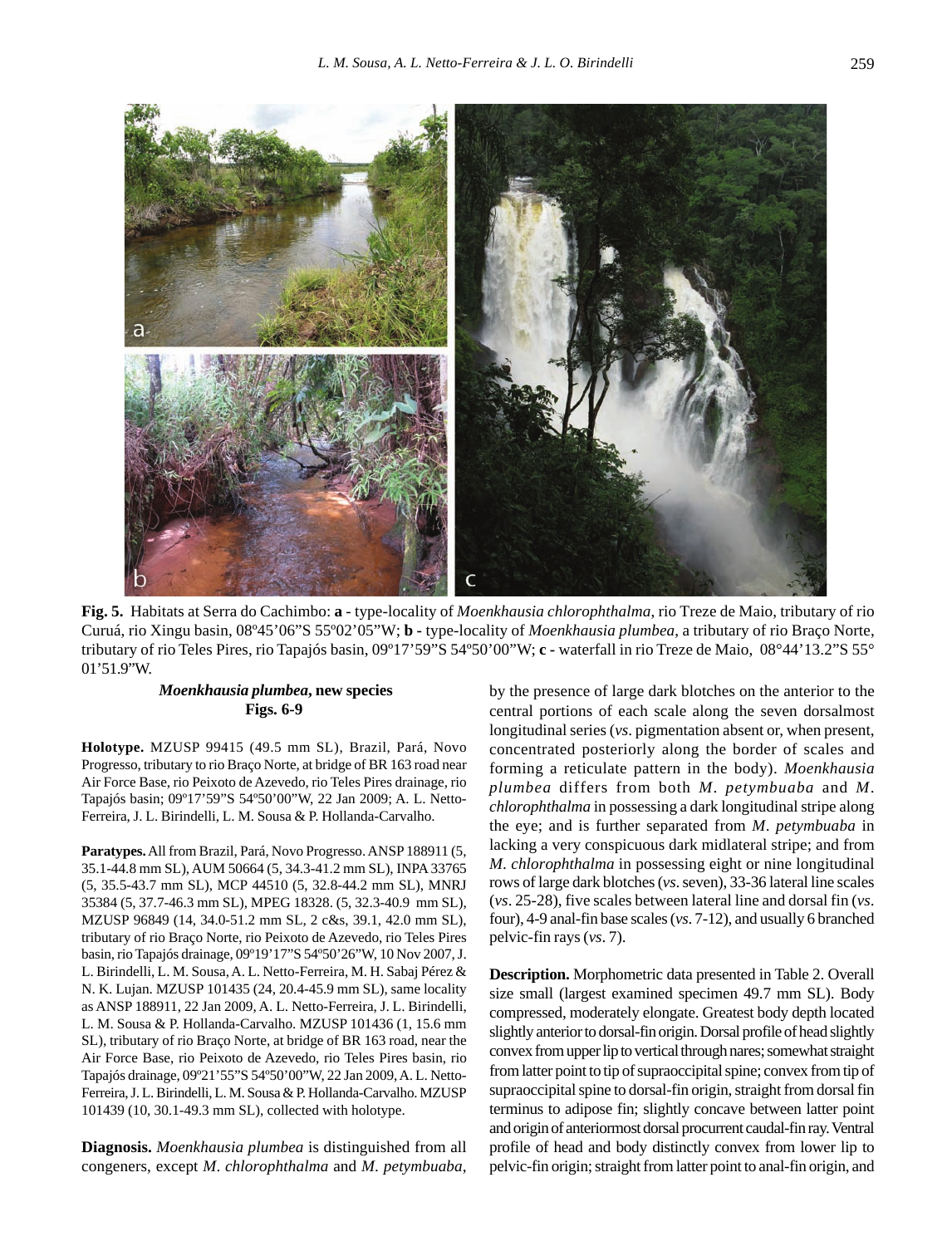along anal-fin base; concave between terminus of anal-fin and anteriormost procurrent caudal-fin ray.

Mouth terminal. Terminus of maxilla located slightly posterior to vertical through anterior margin of orbit. Premaxillary teeth in two rows (Fig. 8). Outer row with 5(2), relatively compressed, tricuspid teeth. Inner row with 5(2) robust pentacuspid teeth; Symphyseal tooth largest, slightly asymmetrical, with medialmost cusp greatly reduced. Maxilla with two tricuspid equally developed teeth. Dentary with 12(1) or 15(1) teeth; 4 or 5

anteriormost teeth larger, robust, pentacuspid, posterior ones conic, penta- or tricuspid, distinctly smaller. First gill arch with 2(2) hypobranchial, 8(2) ceratobranchial, 1(2) cartilage between ceratobranchial and epibranchial, and 6(2) epibranchial gill-rakers. Branchiostegal rays 4(2). Three rays originating on anterior ceratohyal and one on posterior ceratohyal.

Scales cycloid, *circuli* absent on exposed portion of scales, with few (usually up to 15) slightly divergent radii extending to posterior margin of scales. Lateral line slightly



**Fig. 6.** *Moenkhausia plumbea*, holotype, MZUSP 99415, 49.5 mm SL, Brazil, Pará, Novo Progresso, tributary to rio Braço Norte, at bridge of BR 163 road near Air Force Base, rio Tapajós basin.



**Fig. 7.** *Moenkhausia plumbea*, aquarium specimen showing live coloration from Brazil, Pará, Novo Progresso, tributary of rio Braço Norte, rio Tapajós basin, collected with MZUSP 96849.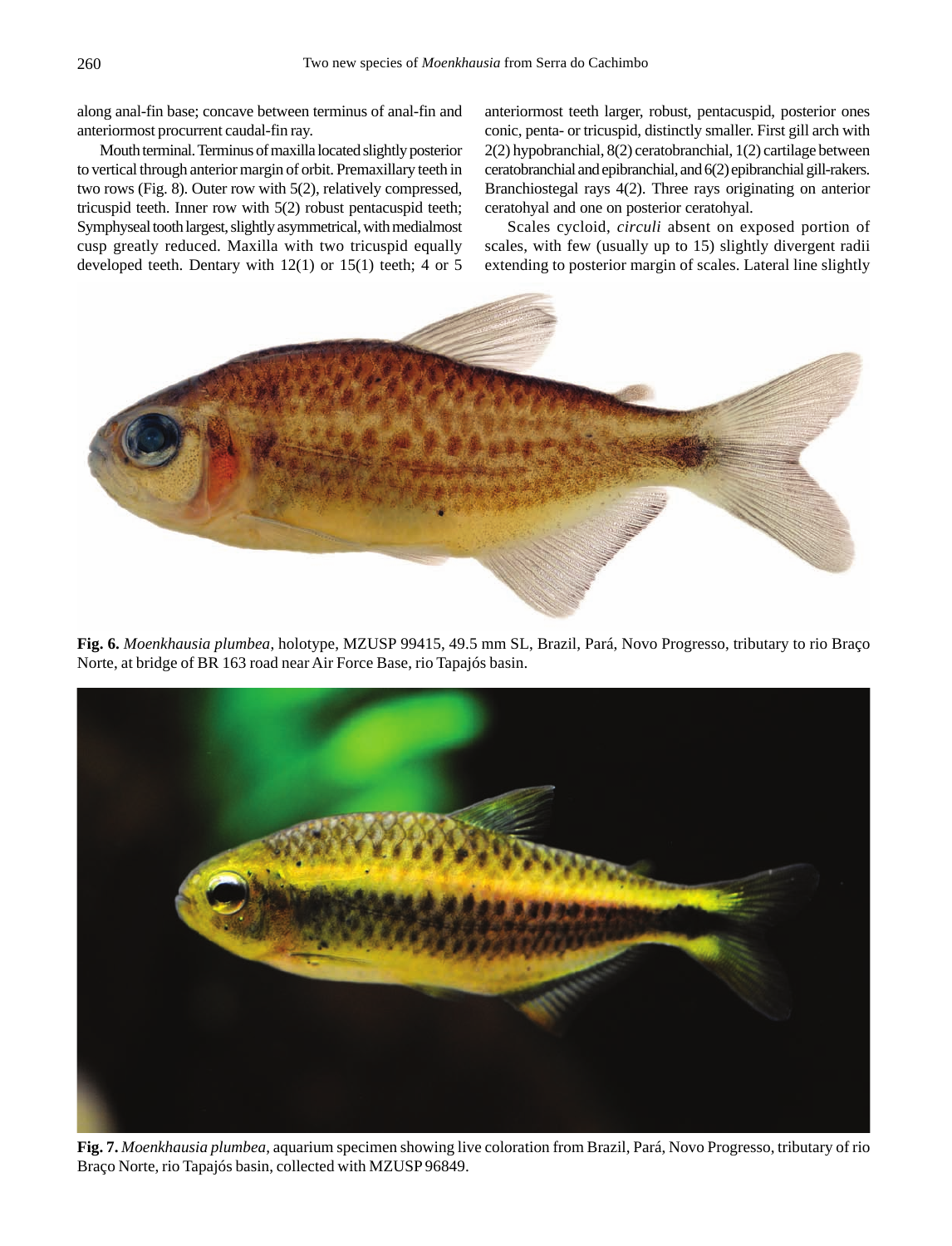

**Fig. 8.** Upper and lower jaws of *Moenkhausia plumbea*, paratype, MZUSP 96849, 39.1 mm SL; lateral view, anterior to right. Retroarticular and posterior, smaller teeth of dentary lost during SEM preparation.

curved ventrally, completely pored, with 33(3), 34\*(8), 35(11), 36(7) or 37(1) perforated scales. Horizontal scale rows between dorsal-fin origin and lateral line 5. Horizontal scale rows between lateral line and pelvic-fin insertion 4. Predorsal scales 9(5), 10\*(24) or 11(1). Single row of 5\*(7), 6(17), 7(4), 8(1) or 9(1) scales covering base of anteriormost anal-fin rays. Caudal peduncle with 14 circumpeduncular scales. Caudal fin scaled, scales present on proximal one-fifth of upper and lower caudalfin lobes.

Pectoral-fin rays i,  $8(1)$ ,  $9(13)$   $10*(15)$  or  $11(1)$ . Tip of pectoral fin almost reaching vertical through pelvic-fin origin. Pelvicfin rays i,  $6*(32)$ ,  $7(2)$ . Supraneurals  $4(1)$  or  $5(1)$ . Dorsal-fin rays ii (1) or iii (1), 7(1), 8(2)  $9*(27)$ , with first unbranched ray reduced in size. Dorsal-fin origin located slightly posterior to middle of standard length. Base of posteriormost dorsal-fin ray situated at vertical through anal-fin origin. First dorsal-fin pterygiophore inserted posterior to neural spine of  $10<sup>th</sup>$ vertebra (2). Adipose fin present. Anal-fin rays iii, 20(1); iv, 18(6); iv, 19(3); iv, 20(17); iv, 21(10); iv, 22\*(2); v, 19(1) or v, 20(4). Anteriormost anal-fin pterygiophore inserted behind haemal spine of  $17<sup>th</sup>$  vertebra (2). Caudal fin forked, lobes slightly rounded and similar in size. Principal caudal-fin rays 10+9. Ten (2) dorsal procurrent and nine (2) ventral procurrent caudal-fin rays. Total vertebrae 35(1) or 36(1) with 17(2) precaudal and 18(1) or 19(1) caudal vertebrae.

**Color in alcohol.** Ground color tan, with chromatophores densely covering whole body, except for abdomen and along distinct unpigmented area extending from eye to caudal peduncle and forming light midlateral stripe. Lower lip, snout, top of head and dorsal portion of body densely covered by small dark chromatophores, resulting in overall countershaded color pattern. Margin of upper lip dark. Vertically elongate humeral blotch present but inconspicuous. Eight or nine dorsalmost longitudinal scale rows with scales bearing large dark blotches on anterior to central portions but fading towards scale margin. Broad, dark, slightly concave midlateral stripe extending from pectoral girdle to tip of median caudal-fin rays. Stripe diffuse, formed by scattered chromatophores. Dorsal, caudal, anal, and pectoral-fins hyaline, with small few chromatophores. Adipose fin dusky, with scattered small chromatophores (Fig. 6).

**Color in life.** Ground color yellowish, with distinct clear midlateral yellow stripe and large, dark, ventrally curved longitudinal stripe immediately ventral to it. Stripes run from humeral region to caudal peduncle. Abdomen white to light yellow. Eye clear, with longitudinal dark stripe. Caudal fin with middle dark stripe delimited anteriorly by upper and lower yellowish areas. Specimens kept in captivity for several months have dorsal and anal fins lightly pigmented with gradients of green, yellow and red (Fig. 7).



**Fig. 9.** *Moenkhausia petymbuaba*, photographed alive, MZUSP 97530, Brazil, Pará, Altamira, tributary to rio Curuá, rio Xingu basin. Photo by M. Sabaj Pérez.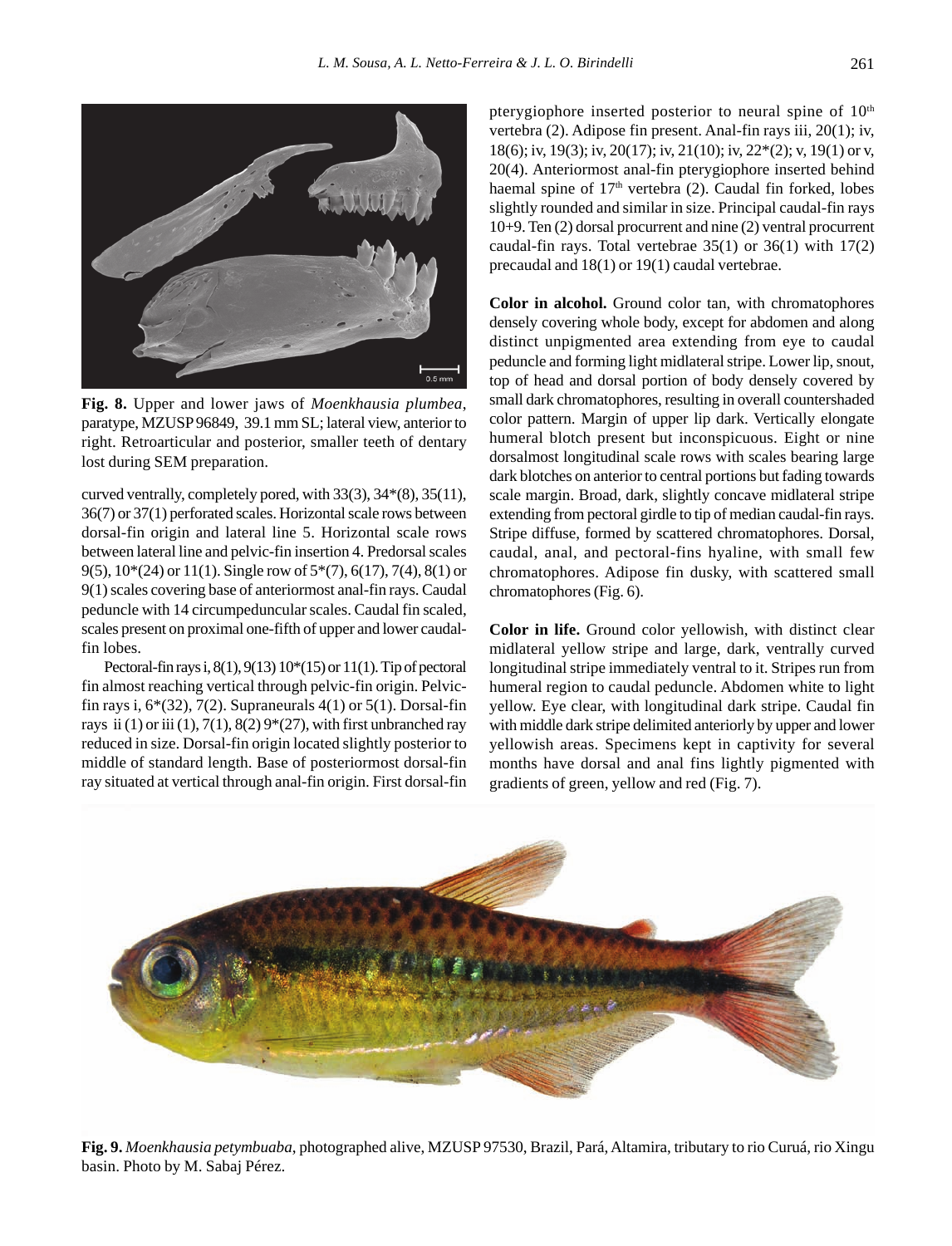**Etymology.** From the Latin *plumbum*, meaning lead, in allusion to the color of the midlateral stripe below the unpigmented stripe in live specimens. An adjective.

**Distribution.** Known from headwaters of tributaries of the rio Braço Norte (rio Tapajós basin) in the Serra do Cachimbo (Figs. 4 and 5).

**Table 2.** Morphometric data of *Moenkhausia plumbea*. N = 32, SD = standard deviation.

|                                      | Holotype | Range          | Mean SD     |
|--------------------------------------|----------|----------------|-------------|
| Standard length (mm)                 | 49.7     | 34.0-49.7      | 40.1        |
| Percents of standard lenght          |          |                |             |
| Depth at dorsal-fin origin           | 32.2     | 30.0-37.5      | 33.4<br>1.6 |
| Snout to dorsal-fin origin           | 52.9     | 51.8-56.5 53.3 | 1.0         |
| Snout to pectoral-fin origin         | 27.0     | 25.3-29.8 27.3 | 1.1         |
| Snout to pelvic-fin origin           | 46.5     | 44.2-49.3      | 46.3<br>1.3 |
| Snout to anal-fin origin             | 62.0     | 60.7-65.3      | 63.3<br>1.2 |
| Caudal-peduncle depth                | 10.9     | $10.3 - 12.5$  | 11.2<br>0.5 |
| Caudal peduncle length               | 13.3     | 10.5-14.5 12.5 | 1.0         |
| Pectoral-fin length                  | 19.3     | 17.6-22.4      | 20.2<br>1.2 |
| Pelvic-fin length                    | 14.1     | $13.8 - 16.8$  | 15.1<br>0.8 |
| Dorsal-fin base length               | 12.9     | 12.0-14.3      | 0.6<br>13.0 |
| Dorsal-fin length                    | 24.7     | $23.3 - 29.4$  | 26.2<br>1.7 |
| Anal-fin base length                 | 28.4     | 26.6-30.7      | 28.3<br>1.0 |
| Anal-fin lobe length                 | 15.9     | 15.9-21.7      | 18.7<br>1.2 |
| Eye to dorsal-fin origin             | 39.4     | 37.3-42.6 39.3 | 1.0         |
| Dorsal-fin origin to caudal-fin base | 51.1     | 50.2-54.2      | 52.2<br>1.0 |
| Bony head length                     | 26.6     | $23.8 - 28.1$  | 26.1<br>1.0 |
| Percents of head length              |          |                |             |
| Horizontal eye diameter              | 33.3     | $33.3 - 40.8$  | 37.9<br>1.9 |
| Snout length                         | 25.8     | $23.5 - 27.7$  | 25.5<br>1.0 |
| Least interorbital distance          | 34.8     | 32.5-36.7      | 34.6<br>1.0 |
| Upper jaw length                     | 48.5     | 42.6-48.5      | 45.7<br>1.4 |

#### **Discussion**

Even though the monophyly of *Moenkhausia* is yet to be demonstrated, the species described herein display the features proposed by Eigenmann (1917) to define that genus. Among their congeners, *M. chlorophthalma*, *M*. *plumbea*, and *M. petymbuaba* are the only species with a color pattern composed of large dark blotches on the scales of seven to nine dorsalmost longitudinal scale series. Pigmented scales are also observed in species currently assigned to the *M*. *oligolepis*/*M*. *sanctaefilomenae* group and *M*. *diamantina*. However, in those species, the pigmentation is concentrated on the distal border of the scales, thereby forming a dark reticulate pattern on the body. Benine (2002) states that *M*. *nigromarginata* also has a reticulate pattern, but Costa (1994) did not consider the species as demonstrating this feature. Examination of type specimens of *M*. *nigromarginata* similarly failed to confirm Benine's (2002) observation. *Moenkhausia cotinho*, which was nested within the *M*. *oligolepis*/*M*. *sanctaefilomenae* group by Benine (2002), also has blotches at the bases of the scales, but differs from *M*. *chlorophthalma*, *M*. *plumbea*, and *M*. *petymbuaba* by having small dark patches on the third and fourth longitudinal series above the lateral line, and having a reticulate pattern on the scales below the lateral line series.

Benine (2002) proposed the presence of laminar expansions of the ectopterygoid and the palatine as derived

osteological characters for grouping *M*. *levidorsa*, *M*. *sanctaefilomenae*, *M*. *oligolepis*, *M*. *cotinho*, and *M*. *grandisquamis*. Those expansions are variably developed in the two new species described herein, *M. petymbuaba* and all other species of *Moenkhausia* examined (see "examined material"). Thus, such a range of variation of those characters may constitute synapomorphies for a broader group within *Moenkhausia.*

As discussed by Lima & Zuanon (2004), the dark midlateral stripe in small characids can be categorized (without implied homology) as narrow and straight (*e*.*g*., *Hyphessobrycon cachimbensis* Travassos and *Moenkhausia petymbuaba*); broad and straight (*e*.*g*., *Moenkhausia phaenota* Fink, and *Moenkhausia heicoi* Géry *&* Zarske), or broad and curved (*e*.*g*., *Nematobrycon* and *Inpaichthys*). *Moenkhausia plumbea* and *M*. *clorophthalma* have a broad and ventrally curved dark midlateral stripe somewhat similar to *Nematobrycon* and *Inpaichthys* except in being more diffuse.

Mirande (2009) recently criticized the uncritical acceptance of the taxonomic scheme for characids, based on Eigenmann's (1917) criteria and perpetuated by Géry (1977). Although a few species of *Moenkhausia* were included in Mirande's phylogenetic study, both analyses performed by the author refute the monophyly of the genus. In the weighted parsimony hypothesis, *Moenkhausia* is paraphyletic, with *Bario* as sister taxon to *M*. *sanctaefilomenae*, occupying the distalmost position in the clade. In the unweighted hypothesis, the species of *Moenkhausia* are recovered in two clades included in a large policotomy, with *M*. *sanctaefilomenae* as the sister taxon of *Bario* in one of the clades, corroborating Benine (2004). However, the synapomorphies of this and all the clades located distally to node 203 (except node 220, the "*Jupiaba* clade") are not listed in his appendix 3, due to a composition error in the final version of the manuscript (Mirande, pers. comm.). Our examinations suggest that *Moenkhausia clorophthalma* and *M*. *plumbea* appear to be closely related to *M*. *petymbuaba* based on the shared presence of dark blotches on the base of body scales. Nevertheless, the relationships between these species and congeners are obscure, and the group proposed herein does not conform to any previously proposed species group within the genus.

The discovery of related species of *Moenkhausia* endemic to tributaries of both the rio Xingu and rio Tapajós basins on the highest portion of the Serra do Cachimbo highlights the complexity of the river drainages in the area. Apparently, *M*. *clorophthalma*, *M*. *petymbuaba* and *M*. *plumbea* have rather restricted distributions, and do not occur sympatrically. This scenario indicates that the increase in collection efforts, especially in similar creeks of isolated drainages, may result in the discovery of additional endemic species of *Moenkhausia* and other genera.

**Comparative material.** *Astyanax* sp.: MZUSP 28140 (2 c&s, 41.3- 67.2 mm SL), small stream tributary to riacho do Palácio, São Francisco basin, Santana do Riacho, Minas Gerais, 19°10'S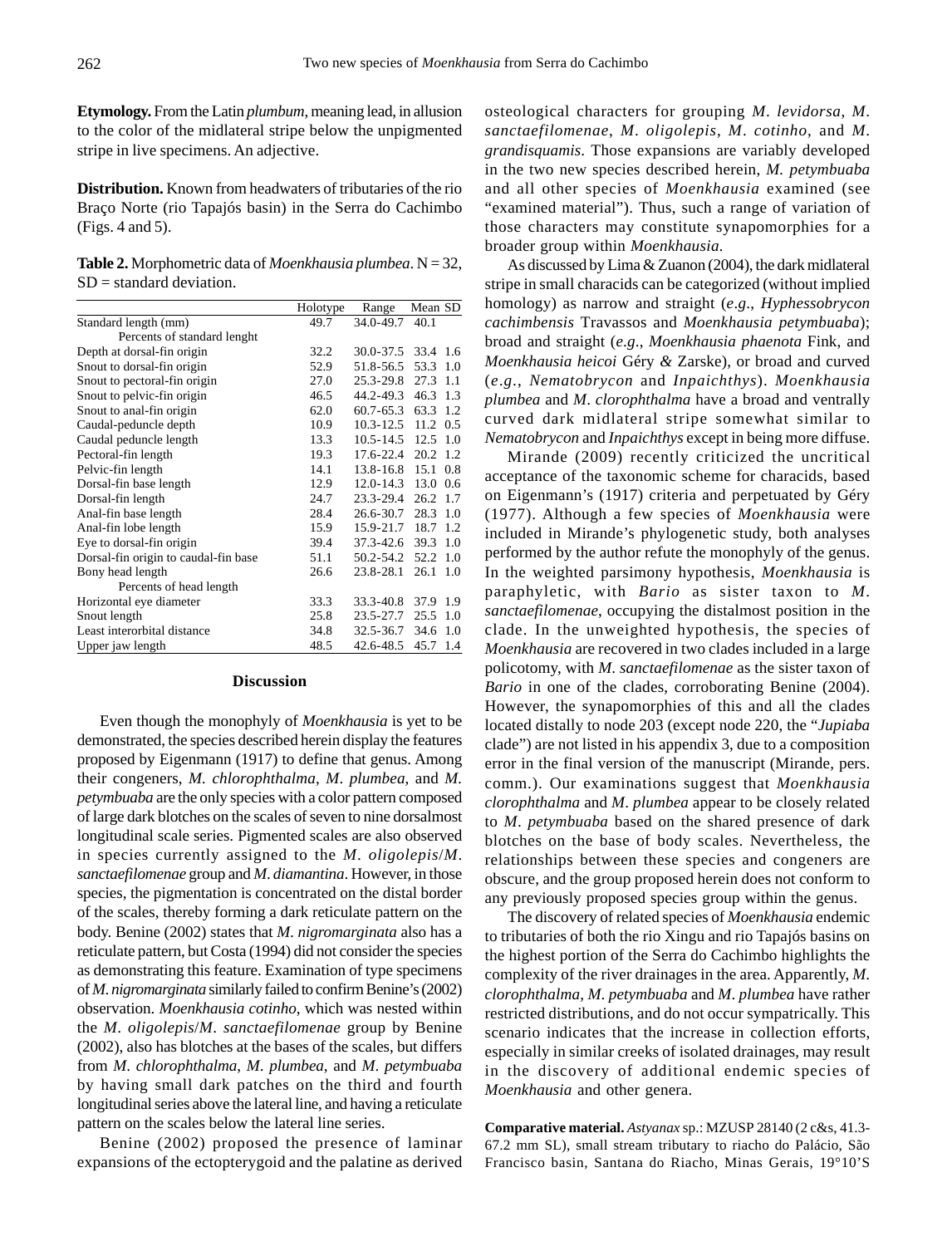43°41'W. *Hemigrammus unitaeniatus*: MZUSP 38713 (1 c&s, 34.5 mm SL), first tributary to rio Tarapuy, río Negro, Napo, Equador. *Hyphessobrycon compressus*: MZUSP 28535 (1c&s, 22.4 mm SL), Baba Creek near New Lagoon River, Orengewalk, Belize, 17°46'44"N 88°38'29"W. *Jupiaba iasy*: MZUSP 97441 (21, 26.0-40.1 mm SL, 4 c&s, 32.0-40.1 mm SL), Pará, Novo Progresso, rio Jamanxim, rio Tapajós drainage, sandy beach close to Novo Progresso, 07°03'52"S 55°26'28"W. *Jupiaba kurua*: MZUSP 96857, paratypes (70, 51.9- 86.0 mm SL, 5 c&s, 56.4-77.6 mm SL), rio Curuá, rio Iriri basin, Altamira, Pará, 08°46'09"S 54°57'02"W; MZUSP 97105, paratypes (60, 45.9-82.3 mm SL, 1 c&s, 69.1 mm SL), rio Curuá, rio Iriri basin, Altamira, Pará, 08°42'28"S 54°57'12"W. *Jupiaba paranatinga*: MZUSP 95720 (3 c&s, 34.1-37.6 mm SL), rio Teles Pires, Paranaíta, Mato Grosso, 09°27'07"S 56°30'46"W. *Moenkhausia cosmops*: MZUSP 93494, holotype (43.1 mm SL), córrego 25 de Maio, tributary to rio Papagaio, rio Tapajós basin, Sapezal, Mato Grosso. MZUSP 93556 (3 c&s, 26.3-28.6 mm SL), rio Juruena, rio Tapajós basin, Sapezal, Mato Grosso, 13°14'47"S 59°00'52"W. *Moenkhausia* cf. *cotinho*: MZUSP 7274 (9, 51.7- 59.9 mm SL), small stream tributary to rio Maraú, Maués, Amazonas, 03°24'S 57°42'W; MZUSP 97450 (2, 28.6-44.8 mm SL), rio Jamanxim, rio Tapajós basin, Novo Progresso, Pará, 07°03'52''S 55°26'28''W; MZUSP 62137 (1 c&s, 36.3 mm SL), rio Negro, Santa Isabel do Rio Negro, Amazonas, 00°31'S 65°01'W; MZUSP 100593 (2, 47.9-51.3 mm SL), rio Aripuanã, downstream to Dardanelos/Andorinhas rapids, Aripuanã, Mato Grosso. *Moenkhausia diamantina*: MZUSP 49236 (3, 22.0-27.8 mm SL), rio Una, rio Paraguaçu basin, Boa Vista do Tupim, Bahia, 12°58'S 40°57'W; MZUSP 86132 (1, 40.6 mm SL), rio Paraguaçu, upstream of city, Itaetê, Bahia, 12°58'25''S 40°58'20''W. *Moenkhausia diktyota*: MZUSP 62614, holotype (51.4 mm SL), small stream near Tapurucuara, Amazonas; MZUSP 93414 (1, 42.8 mm SL), small stream on Ramal 1, road to Cucuí, São Gabriel da Cachoeira, Amazonas, 00°08'S 67°05'W. *Moenhkausia lopesi*: MZUSP 82057 (1 c&s, 32.9 mm SL), ribeirão Comprido, tributary to rio Corrente, Sonora, Mato Grosso do Sul. *Moenkhausia nigromarginata*: MZUSP 45289, paratypes (5, 20.9-39.8 mm SL), small stream tributary to rio Cravari, near road MT-170, Mato Grosso. *Moenkhausia oligolepis*: MZUSP 96201 (50, 28.3-53.8 mm SL), rio Teles Pires, Paranaíta, Mato Grosso, 09°27'31"S 56°29'19"W. *Moenkhausia petymbuaba*: MZUSP 66681, paratypes (2 c&s, 22.2- 33.4 mm SL), rio Curuá, Altamira, Pará, 08°44'S 54°57'W; MZUSP 97530, 335, tributary to rio Curuá, rio Iriri basin, Altamira, Pará, 08°47'03"S 54°58'29"W; *Moenkhausia pyrophthalma*: MZUSP 43372 (2, 24.3-25.8 m SL), left margin of rio Tocantins 500 m from bridge, Porto Nacional, Tocantins, 10°43'S 48°25'W; MZUSP 45290, paratypes (7, 20.1-29.5 mm SL), stream crossing road between Água Boa and Cocalinho, rio Tocantins basin, Mato Grosso, 14°21'S 51°02'W; *Moenkhausia sanctaefilomenae*: MZUSP 96038 (3 c&s, 29.9-39.3 mm SL), rio São Francisco basin, Bahia; MZUSP 103756 (2, 27.1-37.6 mm SL), córrego Aldeia, Alto Taquari basin, Coxim, Mato Grosso do Sul, 18°28'50''S 54°40'37''W. *Tetragonopterus chalceus*: MZUSP 36814 (1 c&s, 47.9 mm SL), rio Xingu, Pará, 03°48'S 52°32'W.

#### **Acknowledgements**

We are grateful to Manoela M. F. Marinho, Mario C. C. de Pinna and Naércio A. Menezes for valuable comments and suggestions on the manuscript. Specimens were collected during the PIPE expedition to Serra do Cachimbo, a joint collaboration of MZUSP, ANSP, and AUM, funded by the All Catfish Species Inventory (NSF DEB-0315963). We are grateful to Mark Sabaj Pérez, Nathan Lujan and Pedro Hollanda-Carvalho for their help and assistance during field expeditions. Authors were supported by FAPESP (fellowships 06/04161- 5-ALNF, 06/53737-7-JLOB and 06/04162-1-LMS).

#### **Literature Cited**

- Benine, R. C. 2002. *Moenkhausia levidorsa*, a new species from rio Aripuanã, Amazon basin, Brazil (Characiformes: Characidae). Ichthyological Exploration of Freshwaters, 13(4): 289-294.
- Benine, R. C. 2004. Análise filogenética do gênero *Moenkhausia* Eigenmann, 1903 (Characiformes: Characidae) com uma revisão dos táxons do alto rio Paraná. Unpublished M.Sc. Dissertation, Universidade Estadual Paulista, Botucatu, 317p
- Benine, R. C., T. C. Mariguela & C. Oliveira. 2009. New species of *Moenkhausia* with comments on the *Moenkhausia oligolepis* species complex. Neotropical Ichthyology, 7(2): 161-168.
- Birindelli, J. L. O. & H. A. Britski. 2009. New species of the genus *Leporinus* Agassiz (Characiformes: Anostomidae) from the rio Curuá, rio Xingu basin, Serra do Cachimbo, Brazil, with comments on *Leporinus reticulatus*. Neotropical Ichthyology, 7(1): 1-10.
- Birindelli, J. L. O., L. M. Sousa, A. L. Netto-Ferreira, N. Lujan & M. H. Sabaj Pérez. 2009a. The Pipe expedition: relatos da expedição à Serra do Cachimbo. Boletim SBI, 95: 10-15.
- Birindelli, J. L. O., A. M. Zanata, L. M. Sousa & A. L. Netto-Ferreira. 2009b. New species of *Jupiaba* Zanata (Characiformes: Characidae) from Serra do Cachimbo, with comments on the endemism of upper rio Curuá, rio Xingu basin, Brazil. Neotropical Ichthyology, 7(1): 11-18.
- Costa, W. J. E. M. 1994. Description of two new species of the genus *Moenkhausia* (Characiformes: Characidae) from the central Brazil. Zoologischer Anzeiger, 232: 21-29.
- Eigenmann, C. H. 1917. The American Characidae. Part I. Memoirs of the Museum of Comparative Zoology, 43: 1-102.
- Ferraris, Jr., C. J. 2007. Checklist of catfishes, recent and fossil (Osteichthyes: Siluriformes), and catalogue of siluriform primary types. Zootaxa, 1418: 1-628.
- Fink, W. L. & S. H. Weitzman. 1974. The so-called cheirodontin fishes of Central America with description of two new species (Pisces, Characidae). Smithsonian Contributions to Zoology, 172: 1-46.
- Géry, J. 1977. Characoids of the World. Neptune City, T. F. H. Publications, 672p.
- Géry, J. 1992. Description de deux nouvelles espèces proches de *Moenkhausia lepidura* (Kner) (Poissons, Characiformes, Tetragonopterinae), avec une revue du groupe. Revue française d'Aquariologie et Herpetologie, 19(3): 69-78.
- Goulding, M., R. Barthem & E. Ferreira. 2003. The Smithsonian atlas of the Amazon. Washington, Smithsonian Books, 253p.
- Lima, F. C. T. & J. L. O. Birindelli. 2006. *Moenkhausia petymbuaba*, a new species of characid from the Serra do Cachimbo, rio Xingu basin, Brazil (Characiformes: Characidae). Ichthyological Explorations of Freshwaters, 17(1): 53-58.
- Lima, F. C. T., H. A. Britski & F. A. Machado. 2007. A new *Moenkhausia* (Characiformes: Characidae) from central Brazil, with comments on the area relationship between the upper rio Tapajós and upper rio Paraguai systems. Aqua, International Journal of Ichthyology, 13(2): 45-54.